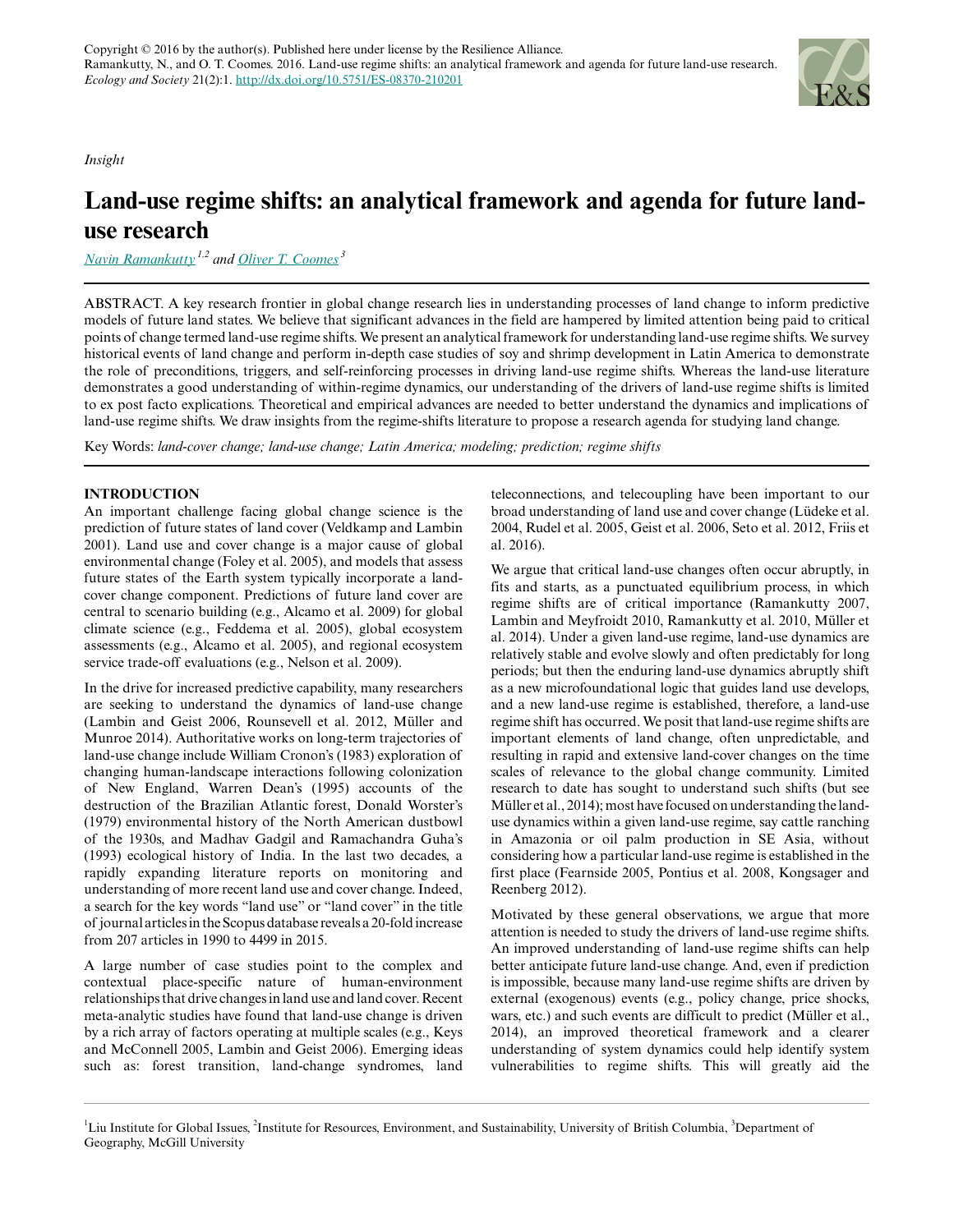development of future scenarios of land-use change that could be sensitive to our understanding of system vulnerabilities given various assumptions about external shocks to the system.

## **LOOKING BACK TO LOOK FORWARD: TWO HISTORICAL CASES**

One of the significant achievements of the land-change community over the last decade has been the development of global historical time series of land cover (Ramankutty and Foley 1999, Klein Goldewijk 2001). Although such reconstruction is often based on interpolations between limited data points or estimates based on proxy information (tax records, population), more reliable data or reconstructions are available for some countries. We used available historical data on cultivated area for Argentina and the former Soviet Union over the 20th century to explore historical drivers of some of the most significant historical land changes (Figs. 1A, 1B).

European settlement of Argentina began with the founding of Buenos Aires in 1580 with settlers occupying a narrow strip along the coast south of Buenos Aires (Solbrig and Viglizzo 1999). The main agricultural activity was raising livestock for export with some grain and vegetable farming for supplying urban markets. The gradual expansion of livestock raising during the 1800s brought settlers into conflict with the native tribes; a conflict that lasted for almost 80 years. The Argentine army opened the Pampa for settlers in 1879. The introduction of forage crops, followed by immigrant tenants to cultivate these, brought about a sea change in Argentine agriculture (Taylor 1997). From 1880 onward, grain production developed, mainly in the Pampa, with the cultivation of wheat, corn, and flaxseed initially, followed by other small grains (Fig. 1A). Argentine economic output indicators during the early 1900s were comparable to other developed nations. This was accompanied by a wave of European immigration and foreign direct investment (Smith 1968, Rudbeck 1970). However, Argentine exports of grain decreased during World War I, caused by a shortage of access to ocean shipping (Rudbeck 1970). It recovered rapidly during the 1920s but then slumped again after the Great Depression hit in 1929, which was soon followed by World War II. Argentina became one of the world's largest grain exporters, accounting for over one-third of international grain trade just prior to World War II. Cultivated area in Argentina followed the swings dictated by these world events, with a steep rise between 1900 and 1910 during the development of the Pampa, subsequent plateau during World War I, increase again in the 1920s, and then a plateau again following the Great Depression (Fig. 1A). The dramatic increase in cultivated area since 1995 is a result of the massive, well-known expansion of soybeans (Grau et al. 2005).

Changes in cultivated area in the former Soviet Union over the last century, based on several statistical sources, are shown in Figure 1B. The influence of the two world wars on decreasing sown area, and subsequent recovery, is apparent. However, these decreases could partly be a result of changes in political boundaries. For example, during the German occupation of 1941-44, which happened during the peak of collectivization in the Soviet Union, the Germans occupied almost 50 percent of the most productive land, or 44 percent of the total number of collective farms in 1940 (Katkoff 1950). By 1950, total sown area seems to have recovered to the 1940 level. In 1954, Khrushchev introduced the Virgin Lands Program to increase Soviet grain production by ploughing up vast areas of virgin and fallow land in Kazakhstan, Siberia, the Urals, and the north Caucasus (Durgin 1962). Total sown area increased by 46 million hectares between 1954 and 1960, and almost 90% of it could be attributed to the Virgin Lands Program (Durgin 1962). Total sown area became relatively stable after 1960. The collapse of the Soviet Union in 1992 led to a decrease in cultivated area (Prishchepov et al. 2013).

**Fig. 1**. A historical view of land change, i.e., changes in cultivated area during the 20th century in Argentina and the former Soviet Union. (A) Data for Argentina includes area sown for 1899-1939 from Tenembaum (1946), area cultivated for 1935-1968 from Rudbeck (1970), and total harvested area for primary crops for 1961-2009 from FAO (2013*a*). (B) For the Soviet Union, we obtained data on total area sown from Dewdney (1971, 1979) for 1913, 1960, 1968, and 1975-1976, from Central Statistical Board of the U.S.S.R Council of Ministers (1957) for 1937 and 1950, from (Volin 1970) for 1921-1929, Jackson (1956, 1962) for 1920, 1932, 1936, 1939, and 1953-1959, and from Katkoff (1950) for 1940-49; we obtained data on total arable land from Dewdney (1979) for 1976, Committee for the World Atlas of Agriculture (1969) for 1949, 1958, and 1960, from EUROSTAT (1993) for 1980, 1985, and 1987-1990, and arable land and permanent crops for 1961-2008 from FAO (2013*a*). Note that although the broadscale changes shown by these data are useful, the details may not be caused by poor data quality, because data on variables such as total cultivated area are less reliable compared to the area of major commodities (as in Fig. 3). For example, the 1985 peak in cultivated area for Argentina is an artifact of poor data quality for forage and silage crops.

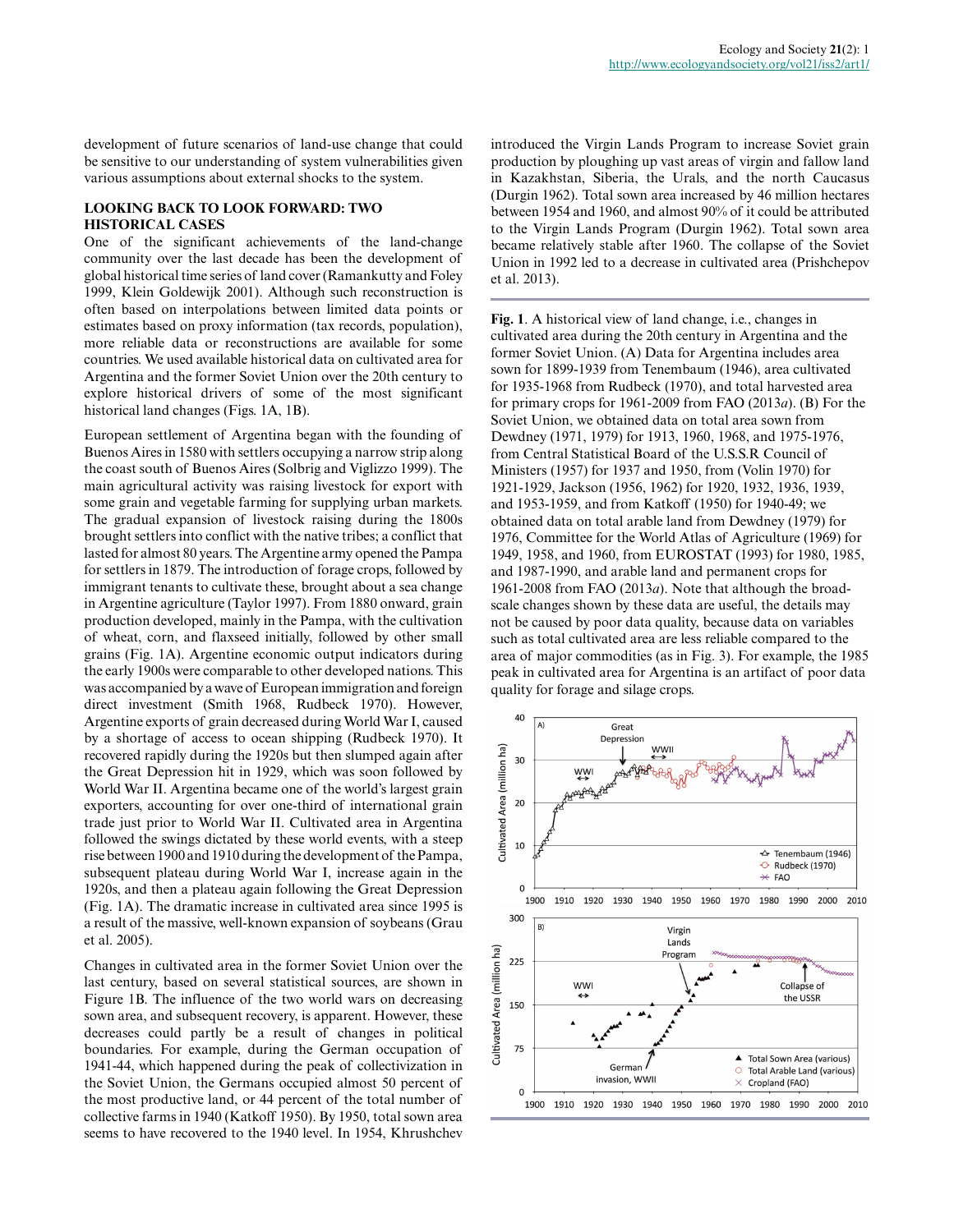In both of the above cases, land changes occurred due to causes that were likely unpredictable ex ante. In Argentina, the initial trigger for agricultural development was the removal of native Indian encampments from the Pampa by the Argentine army in 1879, followed by the mass migration and settler occupation (Taylor 1997, Solbrig and Viglizzo 1999), whereas the stagnation was initially caused by World War I and subsequently the Great Depression. In the former Soviet Union, the large increase in cultivated area after 1954 was the result of a national policy (Durgin 1962), whereas the decrease after 1992 was the result of the Soviet collapse (Prishchepov et al. 2013). All of these causes of change were triggered by singular events of history, that are explicable in hindsight but the events driving such change, from war to political upheaval and collapse, would have been difficult to anticipate. However, these unforeseen events led to some of the most rapid and extensive changes in land cover in those regions. A new framework is needed to understand such land-use regime shifts.

### **FRAMEWORK FOR UNDERSTANDING LAND USE REGIME SHIFTS**

We developed our framework by first defining the system under consideration, its boundaries, and the potential causes of change (Fig. 2).

**Fig. 2**. Framework for understanding land-use regime shifts. We distinguish between within-regime land-use dynamics and landuse regime shifts. Preconditions are the necessary conditions for a regime shift. Triggers are the immediate cause of the shift. Self-reinforcing processes maintain the new regime in a stable state, resisting a shift back to the old regime. Most land-change studies have focused on studying within-regime dynamics, and not the preconditions, triggers, and self-reinforcing processes governing regime shifts.



#### *Land-use regime:*

A constellation of enduring land-use dynamics, which may or may not entrain land-cover changes. The regime is place-based, scale-independent, and characterized by the land-use dynamic of interest to the observer. It could, for example, range from smallscale shifting cultivation systems in Peru (Wood et al. 2016), to agroforestry systems in India (Kumar and Nair 2004), and to large-scale oil palm plantations in Indonesia (Koh and Wilcove 2008). We believe that the system boundary has to be drawn by the researcher, depending on the land-use dynamics of interest. This may be an iterative process because the analysis reveals new processes required to be captured, necessitating a redrawing of system boundaries (see Holland 2012 for a discussion of system boundaries). However, as with all open systems, forces outside these boundaries can influence and alter the land-use dynamics.

#### *Land-use regime shift:*

A shift from one dominant land-use regime to another, wherein the enduring land-use dynamics change. This is often, but not always, accompanied by rapid land-cover change. Again, the focus of analysis is on an abrupt or rapid shift in land-use dynamics, following which a new land-use regime with a new set of relatively stable land-use dynamics is established.

We propose that the causes of land-use regime shifts can be understood by characterizing the preconditions and triggers of change, and the self-reinforcing processes that maintain the new state (Fig. 2).

#### *Preconditions:*

Necessary conditions that must be satisfied a priori for a land-use regime shift to occur. They include prevailing product demand and supply conditions; macroeconomic conditions, e.g., currency exchange rates, credit availability, and inflation; and available technology, all of which set the stage for change.

#### *Triggers:*

Particular events (focussing events, using the terminology of Rudel 2013) that are most immediately responsible for the landuse regime shift. In other words, preconditions provide the incentives and/or pressures that make the general environment favorable for a land-use regime to shift, whereas triggers provide the immediate impulse for the shift. Trigger events are highly variable in type and often unforeseeable in nature as well as timing. At least four major groups of triggers exist: (1) new land-use policies, e.g., agricultural development, frontier colonization, credit for agriculture or biofuels, and export promotion; (2) removal of binding constraints, e.g., infrastructure development to provide access and resources such as roads and irrigation, or technological change such as new seeds; (3) demographic change, such as rapid depopulation or in-migration; and, (4) environmental, economic, or social shocks, e.g., fires, hurricanes, droughts, currency devaluations, conflicts, or disease outbreaks.

#### *Self-reinforcing processes:*

Maintain the new regime, establishing conditions that make it difficult to shift back to the old regime. Key self-reinforcing processes include reinvestment in the ascendant land use driven by high financial returns that sustains production and furthers expansion, intensification, or productivity-enhancing technological change (e.g., oil palm plantations), and public investment in developing new infrastructure, processing facilities. Such processes not only entrench a particular land-use regime, with its own dynamic political-economic logic, but they also potentially create the preconditions for a subsequent land-use regime shift.

We illustrate our framework by considering two cases, both addressing rapid land-use change that has threatened tropical forests in Latin America (Tables 1 and 2; Fig. 3).

#### **Case study 1: soy in Brazil**

Brazil became the world's second largest producer and exporter of soy through two major phases of expansion: first in the early 1970s, and then in the late 1990s (Fig. 3A). Several preconditions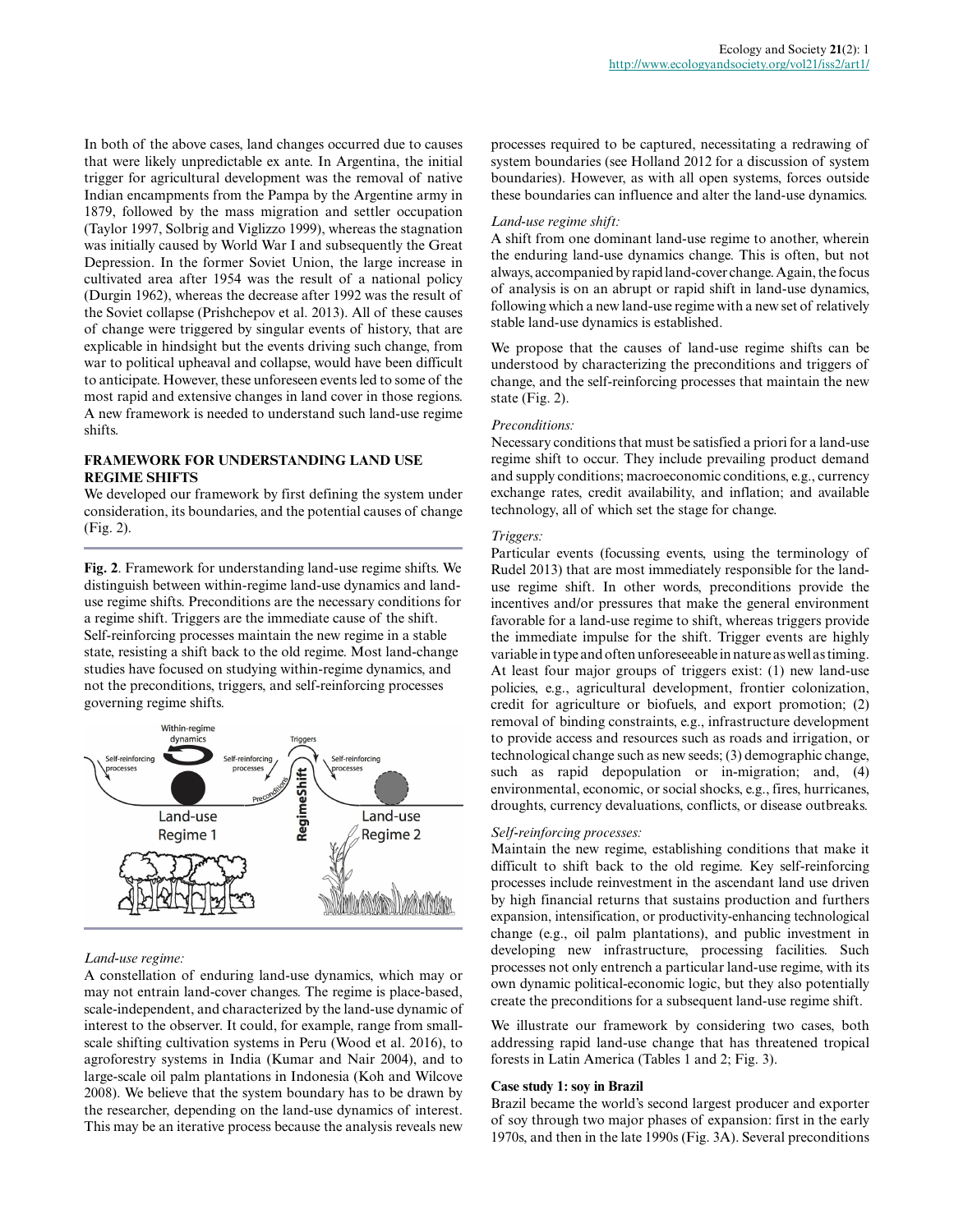Table 1. Preconditions, triggers, and self-reinforcing processes for a regime shift from small-scale agriculture (Cerrado ~1973) or cattle ranching (Amazon ~2001) to soy in Brazil.

| Preconditions                                                                                                                                                                                                                                                                                                                                                                                                                                                                                             | Triggers                                                                                                                                                                                                                                                                                                                                                                                                                                                             | Self-reinforcing processes                                                                                                                                                                                                                                                                 |
|-----------------------------------------------------------------------------------------------------------------------------------------------------------------------------------------------------------------------------------------------------------------------------------------------------------------------------------------------------------------------------------------------------------------------------------------------------------------------------------------------------------|----------------------------------------------------------------------------------------------------------------------------------------------------------------------------------------------------------------------------------------------------------------------------------------------------------------------------------------------------------------------------------------------------------------------------------------------------------------------|--------------------------------------------------------------------------------------------------------------------------------------------------------------------------------------------------------------------------------------------------------------------------------------------|
| Cerrado (~ 1973 shift)<br>• Development of new tropical soy varieties<br>(Fearnside 2001, Kaimowitz and Smith 2001,<br>Schnepf et al. 2001).                                                                                                                                                                                                                                                                                                                                                              | • Collapse of anchovies in Peru, a major source of<br>protein in animal feed, following 1972 El Niño;<br>soybeans become a substitute (Fearnside 2001,<br>Schnepf et al. 2001).<br>• 1973 U.S. drought raised international prices; U.S.<br>response of export embargo further raised soy prices<br>(McVey et al. 2000, Kaimowitz and Smith 2001).<br>• Frost in southern Brazil in 1975 incentivized switch<br>from labor-intensive coffee to soy (Fearnside 2001). | • Credit subsidies allowing farmers to<br>adopt agricultural machinery and soil<br>amendment technologies (Fearnside<br>2001, Kaimowitz and Smith 2001).                                                                                                                                   |
| Amazon ( $\sim$ 2001 shift)<br>• Incentives for less labor-intense production<br>systems: (1) 1964 land statute giving increased<br>rights to sharecroppers and tenant farmers<br>causing many to be expelled; and (2) new<br>minimum wage laws dis-incentivizing labor-<br>intensive coffee production (Kaimowitz and<br>Smith 2001).<br>• Growing demand for soy from China and<br>gradual increase in the international price of soy<br>(Fearnside 2001, Schnepf et al. 2001, Nepstad et<br>al. 2006). | • 1999 devaluation of Brazilian real raises domestic<br>prices, triggering supply response (Schnepf et al.<br>2001, Richards et al. 2012).<br>• 2001 EU ban on animal protein for feed after BSE<br>outbreak (Nepstad et al. 2006).                                                                                                                                                                                                                                  | • Public investment in improved<br>transportation infrastructure and private<br>investment in soy storage and processing<br>facilities (Nepstad et al. 2006).<br>• Increased political power of the<br>soybean lobby enabling further<br>government support (Kaimowitz and<br>Smith 2001). |

**Fig. 3**. Two case studies of land-use regime shifts. (A) The expansion of soybeans in Brazil since 1960; and (B) the growth of aquaculture production in Latin America since 1980. These cases illustrate important regime shifts in the development of these land uses, as well as the significance of events in causing these shifts.



set the stage for soy expansion (Table 1). These include: the development of new soy varieties suited to tropical conditions; incentives for landholders to adopt less labor-intensive systems because of a 1964 land statute providing increasing rights to sharecroppers and a new minimum wage law; the growing demand from China for soy as animal feed; and a gradual increase in the international price of soy (Fearnside 2001, Kaimowitz and Smith 2001, Schnepf et al. 2001, Nepstad et al. 2006).

The triggers of the first phase of soy expansion, in the Cerrado region of Brazil, beginning in 1973 were environmental and politically economic in nature. In 1972, the anchovy catch (a key source of protein in animal feed) off the coast of Peru plummeted from 10.4 million tonnes in the previous year to 4.5 million tonnes, as a result of a strong El Niño event (Caviedes 1975). Soybeans became a substitute for animal feed (Fearnside 2001, Schnepf et al. 2001). Simultaneously, a major drought in the United States decreased global grain production causing a spike in soy prices. In response, driven by the fear of a soy shortage, the U.S. imposed an export embargo on soy in June 1973 (McVey et al. 2000, Kaimowitz and Smith 2001). Europe and Japan, major soy importers, sought reliable alternate sources of animal feed, and Brazil filled the niche aided by Japanese investment (McVey et al. 2000). Heavy frost in 1975 provided an impetus to shift away from labor-intensive coffee production to soy production (Fearnside 2001). Soy-harvested area increased fourfold from 0.02 million km² in 1972 to 0.09 million km² in 1980 (FAO 2013*b*).

Two distinct events triggered the more recent rapid expansion of soy in the Brazilian Amazon. The Brazilian real was floated for the first time in 1999 and devalued rapidly. Although soy prices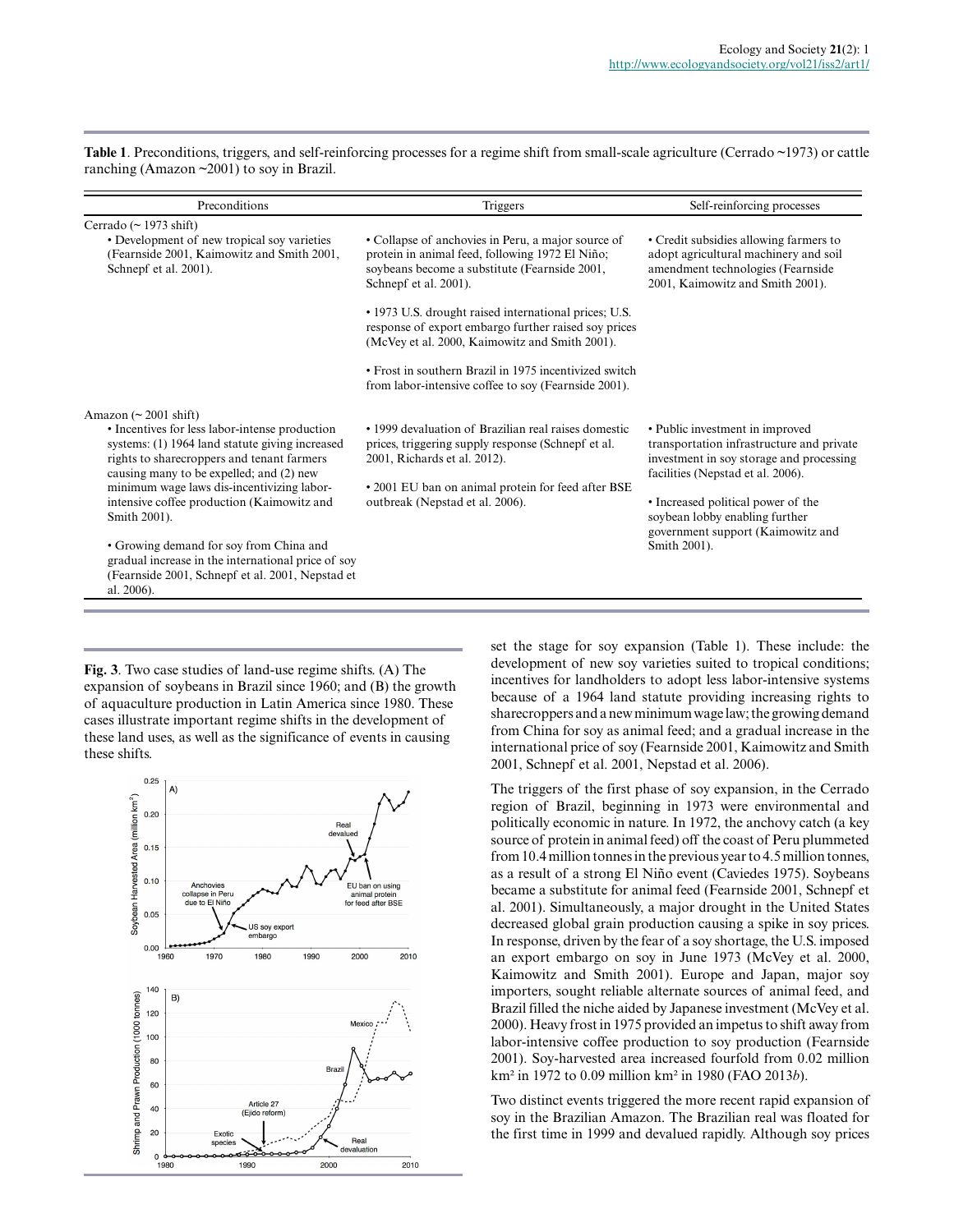**Table 2**. Preconditions, triggers, and self-reinforcing processes for a regime shift from artisanal fishing to shrimp production in Latin America.

| Preconditions                                                                                                                              | Triggers                                                                                                                                                 | Self-reinforcing processes                                                                                                                                                            |
|--------------------------------------------------------------------------------------------------------------------------------------------|----------------------------------------------------------------------------------------------------------------------------------------------------------|---------------------------------------------------------------------------------------------------------------------------------------------------------------------------------------|
| General                                                                                                                                    |                                                                                                                                                          |                                                                                                                                                                                       |
| • High U.S. demand and prices for shrimp in<br>1980s (Parks and Bonifaz 1994).                                                             |                                                                                                                                                          | • Development of domestic shrimp hatcheries and<br>aquafeed firms (DeWalt et al. 2002, Mole and Bunge<br>2002, Wurmann et al. 2004).                                                  |
| • Availability of abundant coastal land and                                                                                                |                                                                                                                                                          |                                                                                                                                                                                       |
| wild stocks of shrimp larvae (Schwarz 2005).                                                                                               |                                                                                                                                                          | • High returns on investment in shrimp farming and<br>reinvestment in the sector (Meltzoff and LiPuma<br>1986, Mole and Bunge 2002).                                                  |
|                                                                                                                                            |                                                                                                                                                          | • Tax incentives, subsidies, capital investment, and<br>export promotion (Mole and Bunge 2002).                                                                                       |
| Mexico                                                                                                                                     |                                                                                                                                                          |                                                                                                                                                                                       |
| • Long practice of a rudimentary form of<br>shrimp aquaculture (DeWalt et al. 2002).                                                       | • Ejido reform 1992 (DeWalt et al. 2002,<br>Wurmann et al. 2004, Luers et al. 2006).                                                                     | • 1994 signing of NAFTA and series of fiscal reforms<br>(DeWalt et al. 2002).                                                                                                         |
| • Experimental work with shrimp aquaculture<br>in the 1970s at the University of Sonora                                                    | • Reform of Fisheries Law 1992; Water Law<br>1992; Foreign Investment Law 1993 (DeWalt et                                                                | • Overcapacity of shrimp fishing fleet (Luers et al.<br>2006, Gillett 2008).                                                                                                          |
| (DeWalt et al. 2002).                                                                                                                      | al. 2002).                                                                                                                                               | • Extended drought causing farmers to switch from<br>wheat (Luers et al. 2006).                                                                                                       |
| <b>Brazil</b>                                                                                                                              |                                                                                                                                                          |                                                                                                                                                                                       |
| • Development of good management practices<br>due to low initial yield of indigenous shrimp<br>(Mole and Bunge 2002, Wurmann et al. 2004). | • Devaluation of the Brazilian real in 1999<br>stimulating entry into international markets<br>and increase in domestic prices (Mole and<br>Bunge 2002). | • Protection from white spot syndrome because of<br>the import ban, slow development of indigenous<br>shrimp industry, and long distance from Pacific coast<br>(Mole and Bunge 2002). |
| • Introduction of exotic shrimp (Penaeus                                                                                                   |                                                                                                                                                          |                                                                                                                                                                                       |
| vannamei), with strong results in 1993 (Mole<br>and Bunge 2002, Wurmann et al. 2004, Lopes<br>2008).                                       | • Collapse of Ecuadorian and other Pacific<br>coastal farms caused by white spot syndrome<br>in 1999 (Mole and Bunge 2002).                              | • National aquaculture plans to promote investment,<br>infrastructure, education, and product promotion<br>(Suplicy 2004).                                                            |

fell on the world market between 1997 and 2002, the devalued real made Brazilian exports more competitive in the international market (Schnepf et al. 2001, Richards et al. 2012). This was soon followed by the outbreak of Bovine spongiform encephalopathy (BSE) in Europe. The European Union imposed a ban on the use of animal protein as feed for livestock in 2001, resulting in the further substitution of soy as animal feed (Nepstad et al. 2006). Consumer opposition to genetically modified (GM) crops in the EU resulted in Brazil becoming the world's largest supplier of non-GM soy (Nepstad et al. 2006). The soy-harvested area in Brazil expanded rapidly from 0.14 million km² in 2001 to 0.23 million km<sup>2</sup> in 2005, and production doubled from  $\sim$ 30 million tonnes in 1998 to ~60 million tonnes in 2008 (FAO 2013*b*).

Although favorable preconditions and key events led to the rapid expansion of soybean production in Brazil, several key selfreinforcing forces were necessary to maintain it. These included credit subsidies allowing farmers to adopt agricultural machinery and soil amendment technologies, massive public expenditure on transportation infrastructure and private investments in soy storage and processing facilities, and increased political power of the soy lobby (Fearnside 2001, Kaimowitz and Smith 2001, Nepstad et al. 2006).

#### **Case study 2: shrimp in Mexico and Brazil**

Shrimp farming is a capital-intensive industry responsible for 20-50% of world mangrove destruction (Primavera 1997). Latin America and the Caribbean contributed about 15% of world value in aquaculture during 2001-2002 (Wurmann et al. 2004). Shrimp and prawn production in the region quadrupled between 2000 and 2012 (FAO 2013), with Mexico and Brazil contributing to 30% of total production in the region in 2012 (FAO 2013). Both producers followed a trajectory of very rapid expansion, beginning from common preconditions (Fig. 3B, Table 2), i.e., high U.S. demand and prices for shrimp in the 1980s (Parks and Bonifaz 1994) and the availability of abundant coastal lands and wild stocks of larvae. Such preconditions were driven and complemented by common self-reinforcing processes, including the development of domestic shrimp hatcheries and aquafeed firms (Wurmann et al. 2004), government provision of tax incentives, sector subsidies and export promotion, and the promise of high returns on investment in shrimp farming (Meltzoff and LiPuma 1986, Mole and Bunge 2002). The triggers and dynamics of expansion, however, were distinct in each exporting country.

## *Mexico*

A rudimentary form of shrimp aquaculture was long practiced by Mexican fisherman, who trapped shrimp and fish in coastal lagoons (DeWalt et al. 2002). Early experimental work at the Center for Scientific and Technological Research at the University of Sonora provided the foundation for shrimp aquaculture in Mexico, but private investment was precluded by long-standing property regimes that gave "ejidos" (collectives of peasant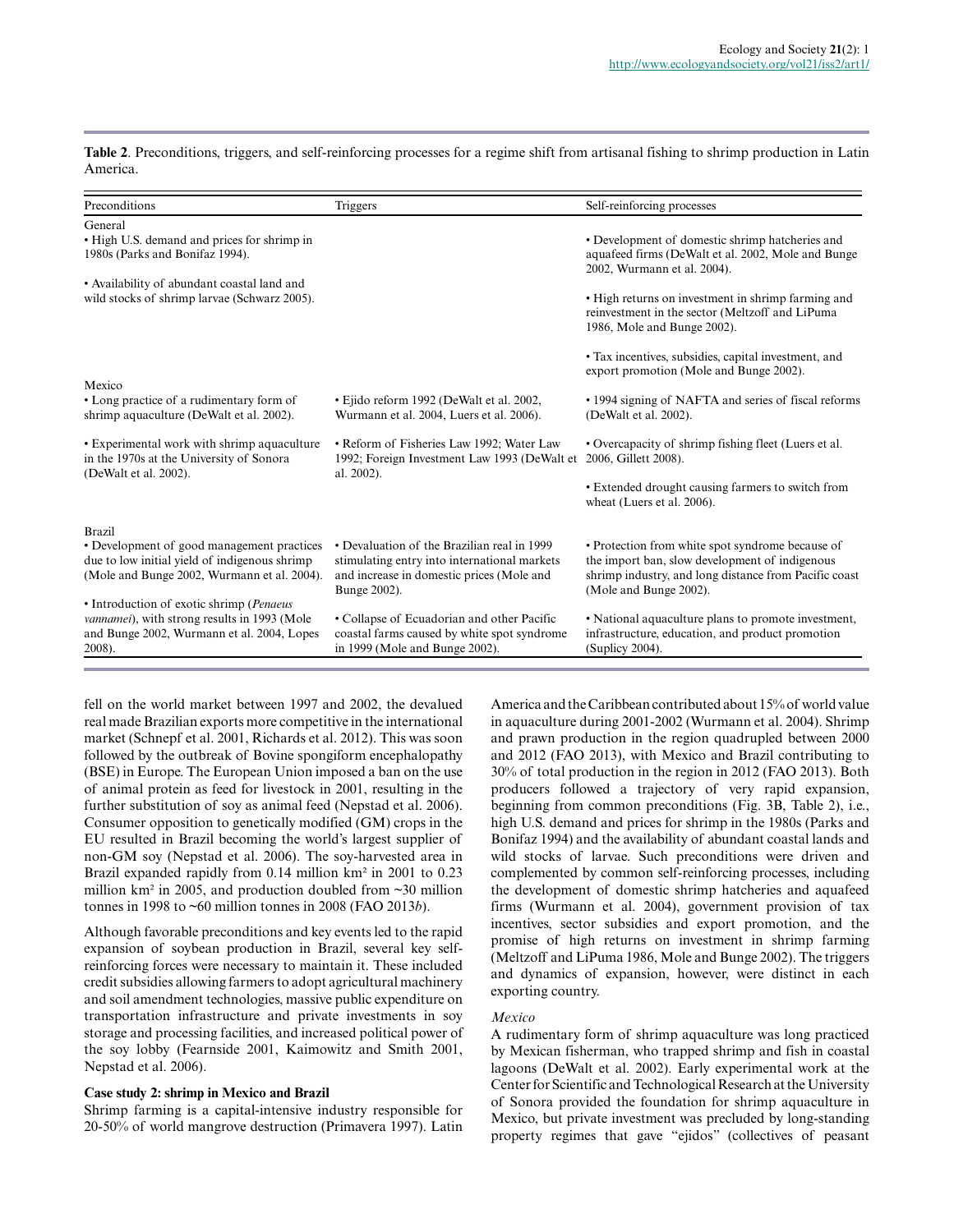landholders) along the coast exclusive rights to seafood species. Although fisheries cooperatives were set up as early as the 1930s, they lacked the tenure rights of the ejidos and the capital to invest in shrimp farm development (DeWalt et al. 2002).

The main trigger for expansion was a series of policy reforms undertaken by the Salinas government (DeWalt et al. 2002, Luers et al. 2006). In particular, the 1992 amendment of Article 27 of the Mexican Constitution and modification of the General Fisheries Law opened the ejido sector to private investment. These reforms also removed the restrictive access of shrimp capture cultivation to the cooperative/ejido sector (DeWalt et al. 2002, Wurmann et al. 2004, Luers et al. 2006). Aquaculture development was further incentivized by the 1992 Water Law that dropped restrictions on water use for aquaculture, and the 1993 modification of the Foreign Investment Law permitting foreign ownership over aquaculture production. Shrimp production increased from 550 tonnes in 1988, to 15,900 tonnes in 1995, and 130,000 tonnes in 2008 (FAO 2013).

Shrimp farming was further reinforced by the 1994 signing of the North American Free Trade Agreement (NAFTA), which eliminated import duties on inputs for aquaculture and reduced tariffs on feed, and a series of fiscal reforms providing tax incentives for involvement in aquaculture (DeWalt et al. 2002, Luers et al. 2006). Other self-reinforcing processes include the development of ancillary economic activities including hatcheries for postlarvae development, factories for producing balanced feed for shrimp, a network of coastal processing plants (DeWalt et al. 2002), overcapacity in coastal fisheries (Gillett 2008), and a drought that pushed farmers to diversify investment from wheat into aquaculture (Luers et al. 2006).

#### *Brazil*

Shrimp farming began in Brazil during the early 1970s, but productivity was limited by the use of *Penaeus japonicus*, a lowyielding native shrimp variety that demanded high protein feed but had low survival rates (Mole and Bunge 2002). It was not until the introduction of the exotic shrimp species, *Penaeus vannamei*, with strong results in 1993, that the Brazilian shrimp industry took off (Mole and Bunge 2002, Wurmann et al. 2004, Lopes 2008). Interestingly, the development of good management practices during the initial experimentation with low yielding indigenous species served as an important precondition that begat, in part, the high yields that came with the introduction of *P. vannamei*.

As with soy, the key trigger for rapid shrimp development was the devaluation of the real in 1999, which opened the door to international markets and high returns (Mole and Bunge 2002). The Brazilian shrimp market also benefited from the diseasedriven collapse in 1999 of production elsewhere; Brazil was protected from the outbreak of the white spot syndrome virus because of its long distance from the ravaged aquaculture farms on the Pacific coast (Mole and Bunge 2002). Development of the industry was re-enforced through the provision of tax incentives, availability of capital for long-term investments in the sector, the development of domestic shrimp hatcheries and aquafeed companies, and an import ban on shrimp to protect from the white spot syndrome virus (Mole and Bunge 2002). Brazil also developed national plans to promote aquaculture (Suplicy 2004). Output increased rapidly, from 2070 tonnes in 1995 to 90,000 tonnes in 2003 (FAO 2013).

## **PRIORITIES FOR LAND CHANGE RESEARCH**

Our analytical framework, illustrated by our case studies, suggests that a better understanding of land-use regime shifts would be gained by characterizing preconditions, triggers, and selfreinforcing processes of change (Table 1, Fig. 2). We now generalize from these observations to propose future directions for landchange research.

# **Need to develop an improved theoretical framework for studying land use regime shifts**

Given the significance of regime shifts in land-use change, the landuse change community needs to develop a better theoretical framework for studying them. In doing so, we can draw from other disciplines in which theoretical development on regime shifts is more advanced.

The literature on regime shifts in ecological and social-ecological systems is probably one of the more developed (Scheffer et al. 2001, Scheffer 2009). Walker et al. (2006) support the proposition that a common theoretical framework could apply to both ecological systems and social systems, and social-ecological systems such as land use, because fundamental ideas of scale, relative rates of change, and thresholds apply to both. The idea of systems having alternate stable states has been well established in ecology, with classic examples from the earliest studies of lake eutrophication (Carpenter 2003). We also learn from the literature that system dynamics are governed by the relationships between slowly changing and rapidly changing variables and that the nature of regime shifts (smooth, abrupt, or discontinuous) is determined by the relationship among these variables (Collie et al. 2004, Biggs et al. 2009). Unfortunately, the stability domain of the system seems to be governed by slowly changing variables, which often go unnoticed and unmonitored. Much research in ecological regime shifts has thus focused on developing indicators of regime shifts (Biggs et al. 2009).

The study of land-use regime shifts could also adopt ideas from frameworks developed to manage and foster socio-technical change such as strategic niche management (SNM) or transition management (TM) for sustainability transitions. Strategic niche management is a framework used to understand the trajectory and evolutionary dynamics of technological change (Schot and Geels 2008). The definition of a (socio)technological regime is broad, including a complex of scientific knowledge, engineering practices, production process technologies, product characteristics, institutions, etc. (Caniëls and Romijn 2008), and techno regimes create economic, technical, cognitive, and social barriers to innovation and use of new technology (Kemp and Hoogma 1998). Over time, niches develop where innovation occurs, sheltered from markets and regulation and sometimes flourish to the point of forcing a technology regime shift. Strategic niche management is a concerted effort to develop protected spaces for the application of new technology (typically sustainable technology). Each regime shift is unique, but certain elements are common to all shifts, e.g., deep inter-relations between technology and environment, specialized applications, systems of related techniques, and social views about technology (Kemp and Hoogma 1998). Transition management is a framework that seeks to foster sustainability transitions (Nill and Kemp 2009, Rotmans and Loorbach 2009). Persistent environmental problems require system innovation. Innovations arise in a Darwinian manner, i.e., variation and selection operate, yet the focus is on managing change in a positive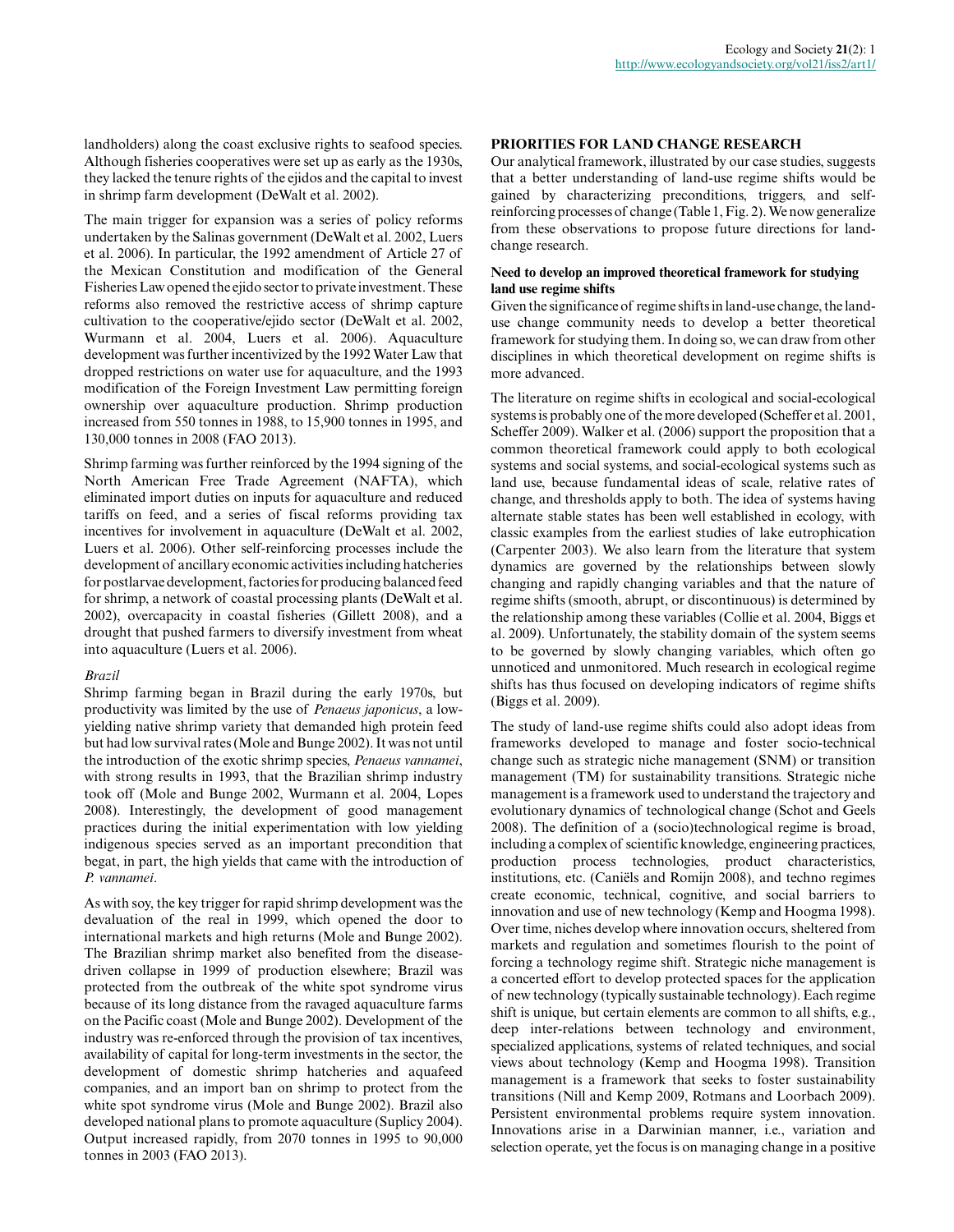direction. Certain principles guide transition management, such as focus on frontrunners, guided variation and selection, radical change in incremental steps, empowering niches, and anticipation (Rotmans and Loorbach 2009).

Ecological research on regime shifts, SNM, and TM offer useful insights for land-use change research. However, one needs to be careful when adapting these frameworks for land-use research. There are some fundamental differences in the objectives of the different frameworks. Ecological research is typically focused on avoiding the undesirable outcomes of regime shifts (e.g., lake eutrophication). Strategic niche management and TM are aimed at managing and fostering technological change or sustainability transitions. Land-use change research, on the other hand, is focused on understanding and anticipating land-use change rather than managing or avoiding it. Nevertheless, future landuse research should consider borrowing from these and other frameworks in developing new theory to understand land-use regime shifts.

#### **Need for a land use regime change database**

A major effort is required to compile historical case studies of land-use change at varying levels of analysis, ranging from community-to-regional-to-national scale and at multiple temporal scales, i.e., the long historical and the more recent changes. Particular attention in cataloguing and analyzing the case studies would be given to the states and rates of land change and if the changes are caused by regime shifts, also the preconditions, triggers, and self-reinforcing processes of change. Well-known cases of land-use change merit revisiting, and new cases studied need to go beyond describing the changes occurred to specifying the underlying processes of change as guided by our analytic framework. A land-use change database, similar perhaps to that recently released by the Stockholm Resilience Centre, that documents large-scale persistence change in social-ecological systems [\(http://www.regimeshifts.org](http://www.regimeshifts.org)), which as yet contains few cases of anthropogenic-driven land change, would be a valuable resource not only for land-change scientists, but also for ecologists and other natural scientists studying links between changes in the land and other biophysical systems. A land-use change database would provide the foundation for scientists to pursue several questions that are central to future research on land-use regimes shifts.

#### **How important are regime shifts in global land change?**

Underpinning our analytical framework is the assertion that important land changes occur through land-use regime shifts, as illustrated by our case studies of soy and shrimp in Latin America. Elsewhere, Müller et al. (2014) made a similar case, offering instances of smaller-scale land-use regime shifts in Southeast Asia. But how common and significant are land-use regime shifts? What is the contribution to total land change of gradual withinregime change versus regime shifts? Under what circumstances and conditions do land-use regime shifts result in major landcover changes? These are empirical questions that could be addressed by analyzing the proposed land-use change database.

#### **Are land-use regime shifts scale independent?**

In our viewpoint, there are two aspects to the scale independence question. The first is whether regime shifts are constrained to certain spatial or temporal scales, or if they occur at multiple scales. We believe that they do occur at multiple scales as evidenced by the smaller community level studies of Müller et al. (2014) and our national-level examples. The development of a land-use regime shifts database will allow us to test scale independence more rigorously.

The second aspect of this question is whether a land-use change to be categorized as a regime shift is dependent on the scale of analysis (i.e., appears as a regime shift at one scale but not at a larger scale). As an example, let's imagine a farm that uses a cornsoy rotation. If one looks only at the farm over a two-year period it might appear that corn switching to soy is a regime shift. But looking over a longer period of time or over a large scale, it will be clear that this is not a regime shift. Our response is that the initial analysis of a corn-soy regime shift at the two-year farm level was flawed and had an inadequate understanding of the land-use dynamics, and was, instead, focused on only the shifting land cover. An analysis of the land-use dynamics, even at the farm level, would have clearly identified that the farm uses a crop rotation system. In other words, process rather than pattern is the key to understanding land-use change. Thus, our preliminary hypothesis is that land-use regime shifts are scale independent, but we recognize that this question requires future investigation.

#### **How can land-use regimes shifts be usefully predicted?**

The ecological literature suggests that regime shifts are extremely challenging to predict (Biggs et al. 2009, Scheffer et al. 2009). Accordingly, scientists search for early warning indicators that foreshadow an imminent shift. It appears that regime shifts are accompanied by a phenomenon knowing as "critical slowing down" (Scheffer et al. 2009). Successful leading indicators of regime shifts, when time-series data are available, include increases in variance, shift of variance to lower frequencies, changing skewness, or decreases in response rate to disturbances (Carpenter et al. 2008, Biggs et al. 2009, Scheffer et al. 2009). In the absence of time-series data, some studies have suggested that increases in spatial variance, spatial correlation, and changes in spatial skewness can be key indicators (Guttal and Jayaprakash 2009, Dakos et al. 2010). Biggs et al. (2009) found, however, that large changes in indicators often occur only once a regime shift is already underway and the authors suggest a shift in focus to defining critical indicator levels, rather than detecting change in indicators. This growing body of research on regime shifts in social-ecological systems and their predictions has considerable potential for informing land-use change research.

Two important considerations arise when applying these principles from ecology to land-use systems. First, land-use monitoring systems will need to be developed to provide rich time series or spatial data required to develop early warning indicators. The types of data that could be useful include: high-spatial or high-temporal resolution satellite data on land-cover properties, time-series data on commodity prices, trade flows, and other economic indicators. Second, unlike ecological systems (Folke et al. 2004, Biggs et al. 2009), land-use regime shifts are not inherently undesirable, although some consequences, such as biodiversity loss or displacement of populations, may be. Therefore, rather than seeking early warning indicators per se, it is perhaps more important to understand whether a particular land-use regime may be susceptible to a future shift. Such an understanding of how systems are more or less vulnerable to regime shifts that might be triggered by external forces will enable us to develop improved scenarios of future land-use change.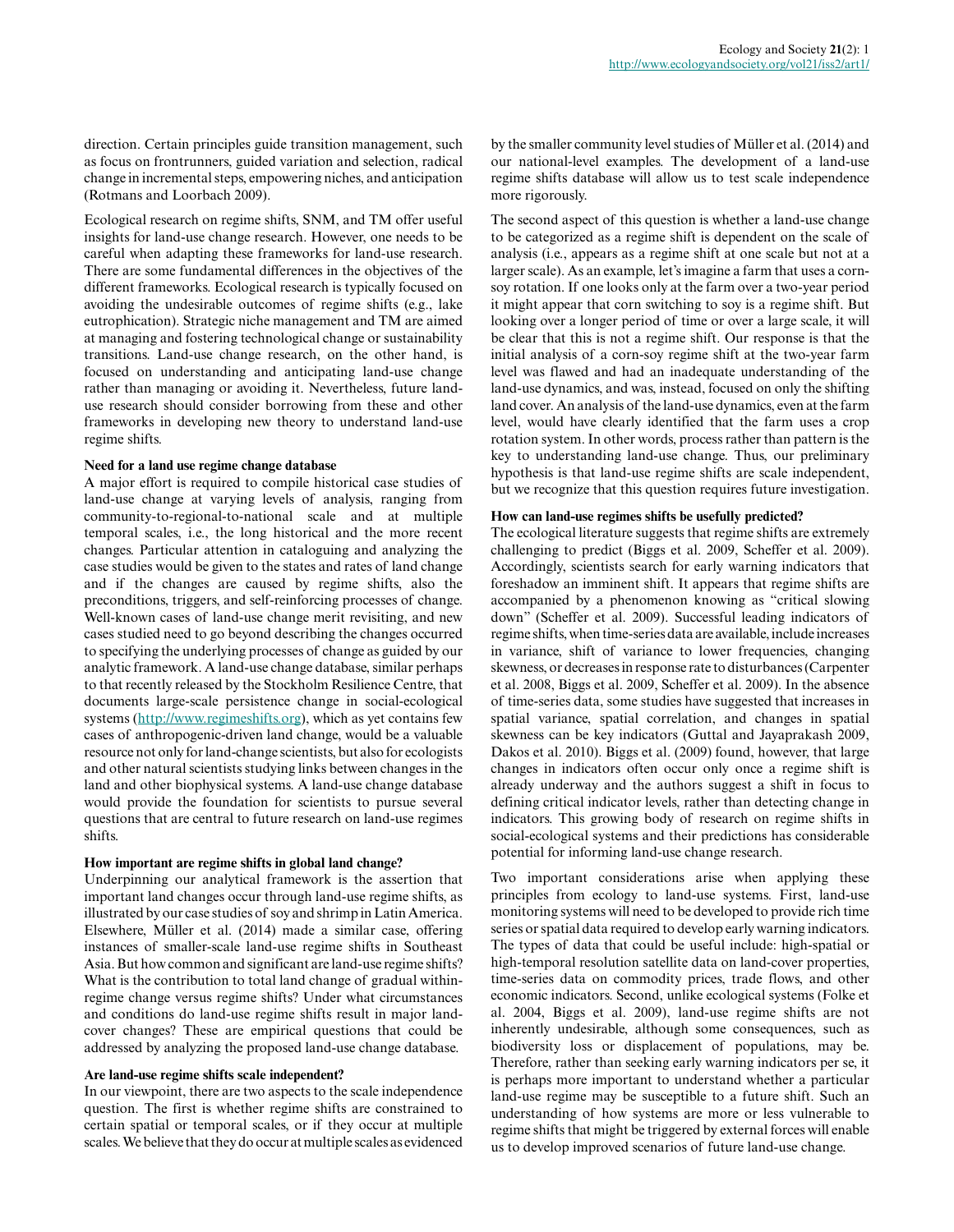#### **Preliminary considerations for a new theoretical framework of land-use regime shifts**

The development of a new theory of land-use regime shifts will first have to contend with the selection of appropriate variables. Researchers will need to define state variables that depict the state of a system at any point in time. To take our Brazilian soy example, appropriate state variables may be cattle production and soy production. Key economic variables of interest may be commodity prices, international currency exchange rates, and input costs, while land tenure is likely to be an important social variable.

Resilience theory suggests that systems are vulnerable to regime shifts when they have interactions between variables that operate at different scales (fast vs. slow or small vs. large; Walker et al. 2006). Land-use managers and scholars are typically concerned with the fast variables and those directly at their scale of study or influence, while the slowly changing variables (or those at larger scales) often go unnoticed (Biggs et al. 2009). Although the different contributions of slow and fast variables to land change have been recognized (Geist et al. 2006), their connection to landuse regime shifts requires further theoretical development. In particular, slow variables, which govern the stability domain of the system as discussed earlier, need to identified and monitored in land-use systems. We hypothesize that changes in land holdings (consolidation or division) or land-use intensification are examples of slow variables. The increasing demand for a commodity (e.g., soy from China) may be a key slow variable, although, depending on the boundary definition, may be exogenous to the system.

Unlike geophysical systems or ecological systems, we do not think that land-use systems are likely to exhibit bimodality or alternate stable states in practice, because of the continuous exogenous pressure from growing human populations on land-use systems. For the same reason, we believe that although land-use regime shifts are reversible in principle, they may not be in practice unless the human pressure on the system is removed and given enough time for system recovery. Forest transitions are a good example of the reversal of land-use change (Rudel et al. 2005). Thus, although the existence of alternate stable states is a key indicator of regime shifts, it may be challenging, in practice, to empirically identify these. Further, a recent paper showed that intrinsic stochasticity could dramatically alter the nature of the phase transitions (Villa Martín et al. 2015), further exacerbating the challenge. The development and analysis of a land-use regime shift database, discussed earlier, would be a first step in identifying land-use regime shifts in practice.

A related theoretical construct in land-use science is proximate versus ultimate causes of change, and mediating factors (e.g., institutions, gender, ethnicity) that govern the interplay between variables of change (Geist et al. 2006). Proximate drivers are the direct influences on land-use change (e.g., deforestation for cattle ranching), whereas ultimate drivers are distant, longer-term processes (e.g., increased world demand for meat). In an increasingly globalized world, trade, land teleconnections, and land grabs connect consumers (often in urban areas) and producers in distant parts of the world (Seto et al. 2012, Garrett et al. 2013, MacDonald et al. 2015, Borras and Franco 2012). In this context, the identification of slow variables governing the regime-shift dynamic becomes increasingly challenging because these may be distant and unnoticed.

An improved understanding of the interactions between proximate and ultimate drivers of land-use change, and slow and fast variables of change, will greatly improve our ability to characterize the vulnerability of land-use systems to regime shifts.

## **CONCLUSIONS**

We believe that land-change research needs to focus on understanding land-use regime shifts. In developing the case studies, we found few studies of that critical period when a major change in land use occurs, or analyses of the drivers of such change (but see Luers et al. 2006, Richards et al. 2012, Müller et al. 2014). New attention to the conditions that govern the critical points of change can greatly enhance our ability to anticipate future land-use change. A critical next step may be a comprehensive review of existing case studies of land-use change to identify regime shifts and their potential causes. Advances in the study of regime shifts in other disciplines guide us in developing a new research agenda for land-change science (Filatova et al., Friis et al. 2016).

In closing, we believe that land-change research, even if fuller attention is given to regime shifts, is unlikely to be able to offer the accurate predictions of decadal-to-centennial time-scale landcover changes that are so much in demand by the global change science community. As in climate science and ecosystem science, a scenarios approach is a useful strategy for projecting future changes in the land (Carpenter et al. 2006, Alcamo et al. 2009, Moss et al. 2010). Nonetheless, closer study of land-use regime shifts promises to advance significantly our understanding of land use and land-cover dynamics that drive global change.

*Responses to this article can be read online at:* [http://www.ecologyandsociety.org/issues/responses.](http://www.ecologyandsociety.org/issues/responses.php/8370) [php/8370](http://www.ecologyandsociety.org/issues/responses.php/8370)

#### **Acknowledgments:**

*Earlier versions of this work were presented at the American Geophysical Union Fall Meeting in 2007 and the First Global Land Project Open Science Conference in 2010. We would like to thank participants at these meetings for their valuable comments, and particularly B.L. Turner II, J. Foley, T. Rudel, and S. Carpenter for their encouragement, valuable comments on an earlier version of the manuscript, and for pointing us to pertinent literature. The insightful comments and suggestions of the Associate Editor, Kasper Kok, and two anonymous reviewers are gratefully acknowledged.*

#### **LITERATURE CITED**

Alcamo, J., K. Kok, G. Busch, J. Priess, B. Eickhout, M. Rounsevell, D. S. Rothman, and M. Heistermann. 2009. Searching for the future of land: scenarios from the local to global scale. Pages 67-103 *in* J. Alcamo, editor. *Environmental futures: the practice of environmental scenario analysis*. Elsevier, Amsterdam, the Netherlands. [http://dx.doi.org/10.1007/3-540-32202-7\\_6](http://dx.doi.org/10.1007%2F3-540-32202-7_6)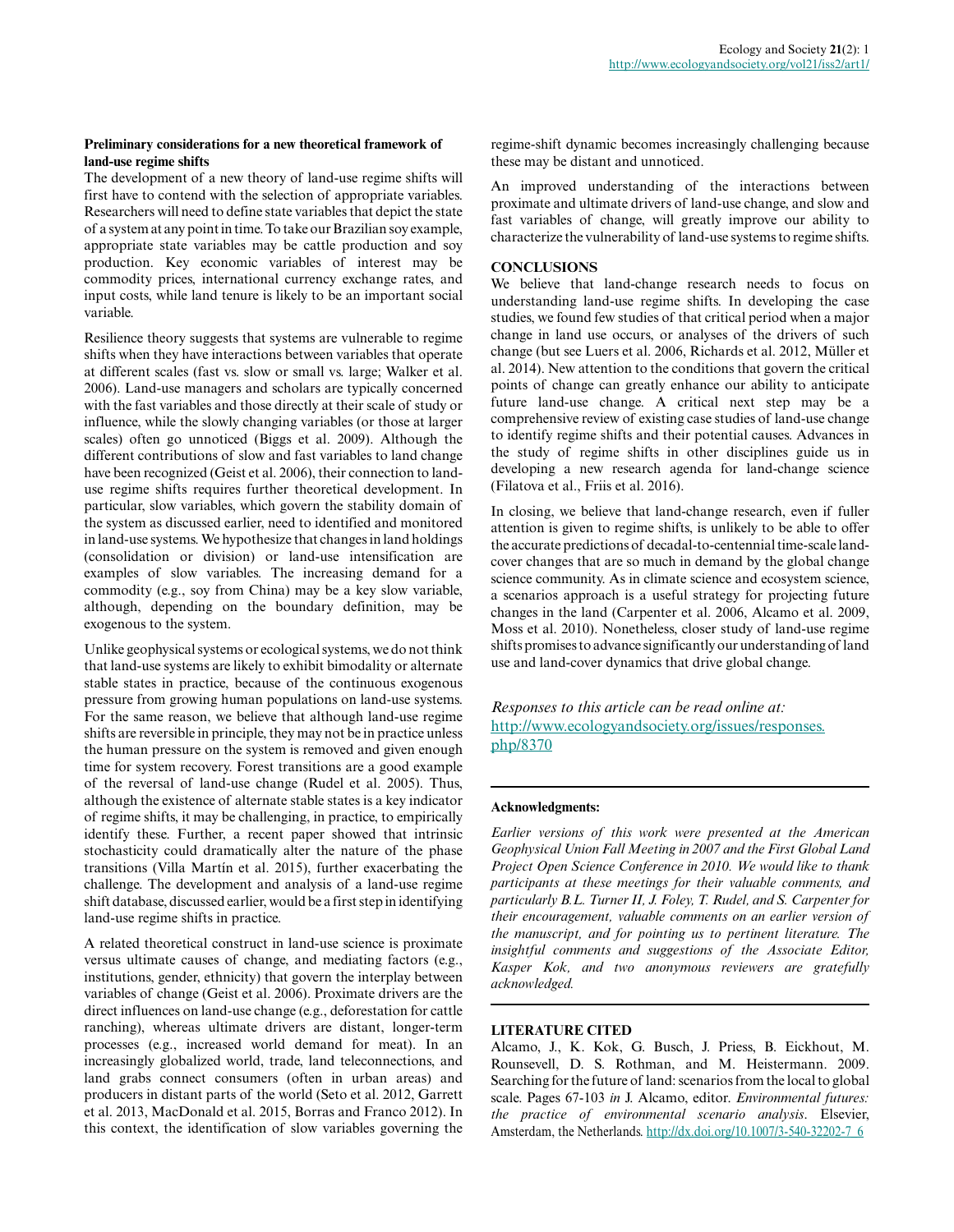Alcamo, J., D. van Vuuren, C. Ringler, W. Cramer, T. Masui, J. Alder, and K. Schulze. 2005. Changes in nature's balance sheet: model-based estimates of future worldwide ecosystem services. *Ecology and Society* 10(2):19. [online] URL: [http://www.](http://www.ecologyandsociety.org/vol10/iss2/art19/) [ecologyandsociety.org/vol10/iss2/art19/](http://www.ecologyandsociety.org/vol10/iss2/art19/)

Biggs, R., S. R. Carpenter, and W. A. Brock. 2009. Turning back from the brink: detecting an impending regime shift in time to avert it. *Proceedings of the National Academy of Sciences* 106 (3):826-831. [http://dx.doi.org/10.1073/pnas.0811729106](http://dx.doi.org/10.1073%2Fpnas.0811729106) 

Borras, Jr., S. M., and J. C. Franco. 2012. Global land grabbing and trajectories of agrarian change: a preliminary analysis. *Journal of Agrarian Change* 12:34-59. [http://dx.doi.org/10.1111/](http://dx.doi.org/10.1111/j.1471-0366.2011.00339.x) [j.1471-0366.2011.00339.x](http://dx.doi.org/10.1111/j.1471-0366.2011.00339.x)

Caniëls, M. C. J., and H. A. Romijn. 2008. Strategic niche management: towards a policy tool for sustainable development. *Technology Analysis and Strategic Management* 20(2):245-266. [http://dx.doi.org/10.1080/09537320701711264](http://dx.doi.org/10.1080%2F09537320701711264) 

Carpenter, S. R. 2003. *Regime shifts in lake ecosystems: pattern and variation*. Excellence in Ecology Series, Vol. 15. Ecology Institute, Oldendorf, Germany.

Carpenter, S. R., E. M. Bennett, and G. D. Peterson. 2006. Scenarios for ecosystem services: an overview. *Ecology and Society* 11(1):29. [online] URL: [http://www.ecologyandsociety.](http://www.ecologyandsociety.org/vol11/iss1/art29/) [org/vol11/iss1/art29/](http://www.ecologyandsociety.org/vol11/iss1/art29/)

Carpenter, S. R., W. A. Brock, J. J. Cole, J. F. Kitchell, and M. L. Pace. 2008. Leading indicators of trophic cascades. *Ecology Letters* 11(2):128-138. [http://dx.doi.org/10.1111/j.1461-0248.2007.01131.](http://dx.doi.org/10.1111%2Fj.1461-0248.2007.01131.x) [x](http://dx.doi.org/10.1111%2Fj.1461-0248.2007.01131.x)

Caviedes, C. N. 1975. El Niño 1972: its climatic, ecological, human, and economic implications. *Geographical Review* 65 (4):493-509. <http://dx.doi.org/10.2307/213747>

Central Statistical Board of the U.S.S.R. Council of Ministers. 1957. *National economy of the U.S.S.R: statistical returns*. Foreign Languages Publishing House, Moscow, Russia.

Collie, J. S., K. Richardson, and J. H. Steele. 2004. Regime shifts: can ecological theory illuminate the mechanisms? *Progress in Oceanography* 60(2-4):281-302. [http://dx.doi.org/10.1016/j.](http://dx.doi.org/10.1016/j.pocean.2004.02.013) [pocean.2004.02.013](http://dx.doi.org/10.1016/j.pocean.2004.02.013)

Committee for the World Atlas of Agriculture. 1969. *World atlas of agriculture*. Volume 1. Europe, U.S.S.R., Asia Minor. Instituto Geografico De Agostino, Novara, Italy.

Cronon, W. 1983. *Changes in the land: Indians, colonists, and the ecology of New England*. Hill and Wang, New York, New York, USA.

Dakos, V., E. H. van Nes, R. Donangelo, H. Fort, and M. Scheffer. 2010. Spatial correlation as leading indicator of catastrophic shifts. *Theoretical Ecology* 3(3):163-174. [http://dx.doi.org/10.1007/](http://dx.doi.org/10.1007%2Fs12080-009-0060-6) [s12080-009-0060-6](http://dx.doi.org/10.1007%2Fs12080-009-0060-6) 

Dean, W. 1995. *With broadax and firebrand: the destruction of the Brazilian Atlantic forest*. University of California Press, Berkeley, California, USA.

DeWalt, B. R., J. R. R. Zavala, L. Noriega, and R. E. González. 2002. *Shrimp aquaculture, the people and the environment in*

*Coastal Mexico*. Report prepared under the World Bank, NACA, WWF and FAO Consortium Program on Shrimp Farming and the Environment. Work in Progress for Public Discussion. FAO, Rome, Italy.

Dewdney, J. C. 1971. *A geography of the Soviet Union*. Second Edition. Pergamon, Oxford, England.

Dewdney, J. C. 1979. *A geography of the Soviet Union*. Third Edition. Pergamon, Oxford, England.

Durgin, F. A., Jr. 1962. The Virgin lands programme 1954-1960. *Soviet Studies* 13(3):255-280.

Eurostat. 1993. *Country profile: the Soviet Union, 1980 to 1991. Survey of the final years*. Eurostat, Statistical office of the European communities, Luxembourg City, Luxembourg.

Fearnside, P. M. 2001. Soybean cultivation as a threat to the environment in Brazil. *Environmental Conservation* 28(1):23-38. [http://dx.doi.org/10.1017/s0376892901000030](http://dx.doi.org/10.1017%2Fs0376892901000030) 

Fearnside, P. M. 2005. Deforestation in Brazilian Amazonia: history, rates, and consequences. *Conservation Biology* 19 (3):680-688. [http://dx.doi.org/10.1111/j.1523-1739.2005.00697.x](http://dx.doi.org/10.1111%2Fj.1523-1739.2005.00697.x)

Feddema, J. J., K. W. Oleson, G. B. Bonan, L. O. Mearns, L. E. Buja, G. A. Meehl, and W. M. Washington. 2005. The importance of land-cover change in simulating future climates. *Science* 310 (5754):1674-1678. [http://dx.doi.org/10.1126/science.1118160](http://dx.doi.org/10.1126%2Fscience.1118160) 

Filatova, T., J. G. Polhill, and S. van Ewijk. 2016. Regime shifts in coupled socio-environmental systems: review of modelling challenges and approaches. *Environmental Modelling and Software* 75:333–347.<http://dx.doi.org/10.1016/j.envsoft.2015.04.003>

Foley, J. A., R. DeFries, G. P. Asner, C. Barford, G. Bonan, S. R. Carpenter, F. S. Chapin, M. T. Coe, G. C. Daily, H. K. Gibbs, J. H. Helkowski, T. Holloway, E. A. Howard, C. J. Kucharik, C. Monfreda, J. A. Patz, I. C. Prentice, N. Ramankutty, and P. K. Snyder. 2005. Global consequences of land use. *Science* 309 (5734):570-574. [http://dx.doi.org/10.1126/science.1111772](http://dx.doi.org/10.1126%2Fscience.1111772) 

Folke, C., S. Carpenter, B. Walker, M. Scheffer, T. Elmqvist, L. Gunderson, and C. S. Holling. 2004. Regime shifts, resilience, and biodiversity in ecosystem management. *Annual Review of Ecology, Evolution, and Systematics* 35(1):557-581. [http://dx.doi.](http://dx.doi.org/10.1146%2Fannurev.ecolsys.35.021103.105711) [org/10.1146/annurev.ecolsys.35.021103.105711](http://dx.doi.org/10.1146%2Fannurev.ecolsys.35.021103.105711)

Food and Agriculture Organization of the United Nations (FAO). 2013*a*. *FAOSTAT database*. The Food and Agriculture Organization of the United Nations, Rome, Italy. [online] URL: <http://faostat.fao.org>

Food and Agriculture Organization of the United Nations (FAO). 2013*b*. *Global aquaculture production*. Food and Agriculture Organization of the United Nations, Rome, Italy. [online] URL: [http://www.fao.org/fishery/statistics/global-aquaculture-production/](http://www.fao.org/fishery/statistics/global-aquaculture-production/en) [en](http://www.fao.org/fishery/statistics/global-aquaculture-production/en) 

Friis, C., J. Ø. Nielsen, I. Otero, H. Haberl, J. Niewöhner, and P. Hostert. 2016. From teleconnection to telecoupling: taking stock of an emerging framework in land system science. *Journal of Land Use Science* 11:131-153. [http://dx.doi.org/10.1080/1747423x.2015.1096423](http://dx.doi.org/10.1080%2F1747423x.2015.1096423)

Gadgil, M., and R. Guha. 1993. *This fissured land: an ecological history of India*. University of California Press, Berkeley,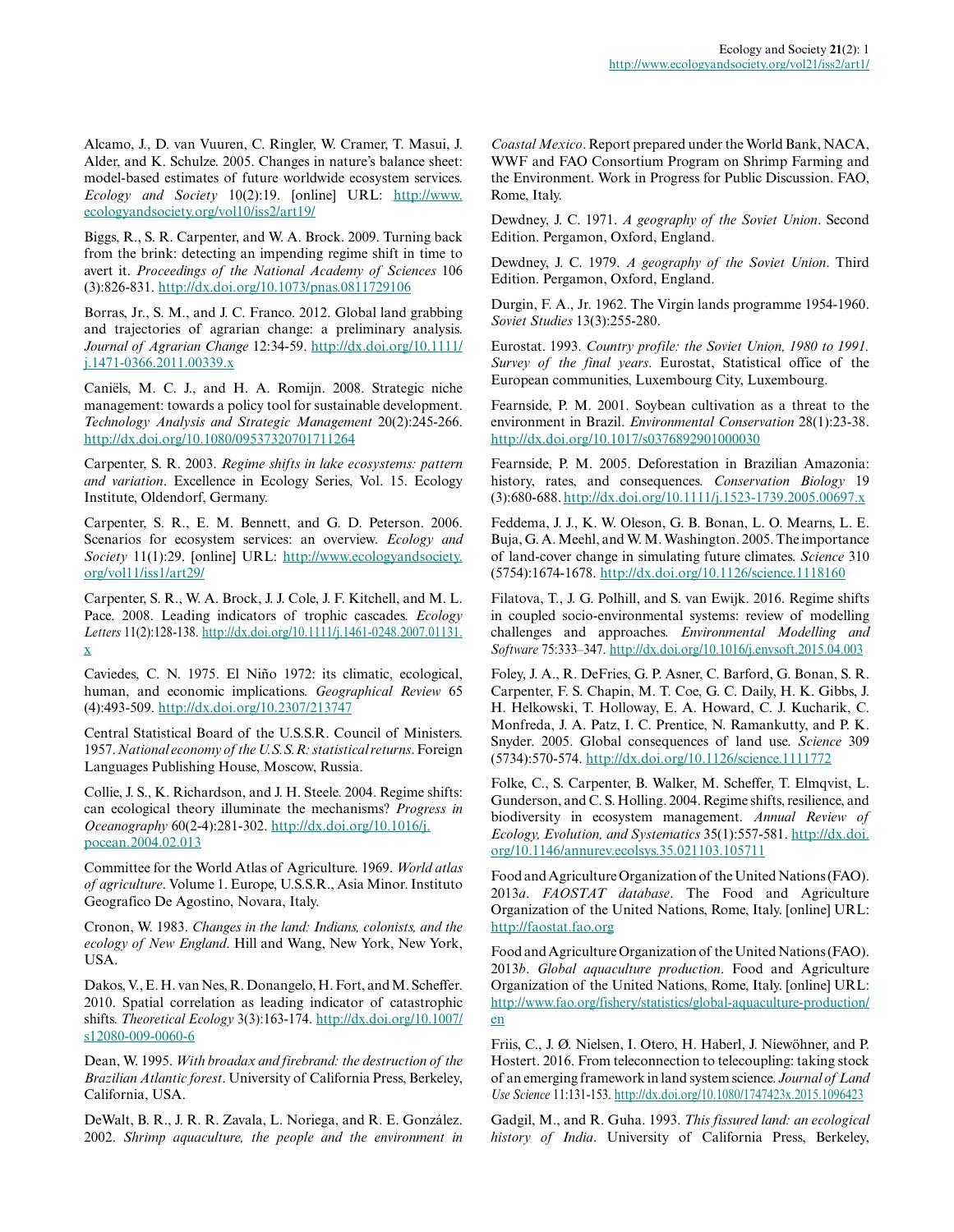California, USA. [http://dx.doi.org/10.1093/acprof:](http://dx.doi.org/10.1093%2Facprof%3Aoso%2F9780198077442.001.0001) [oso/9780198077442.001.0001](http://dx.doi.org/10.1093%2Facprof%3Aoso%2F9780198077442.001.0001) 

Garrett, R. D., X. Rueda, and E. F. Lambin. 2013. Globalization's unexpected impact on soybean production in South America: linkages between preferences for non-genetically modified crops, eco-certifications, and land use. *Environmental Research Letters* 8(4):044055. [http://dx.doi.org/10.1088/1748-9326/8/4/044055](http://dx.doi.org/10.1088%2F1748-9326%2F8%2F4%2F044055)

Geist, H. J., W. McConnell, E. F. Lambin, E. Moran, D. Alves, and T. Rudel. 2006. Causes and trajectories of land-use/cover change. Pages 41-70 *in* E. F. Lambin and H. J. Geist, editors. *Land use and land cover change: local processes, global impacts*. Springer Verlag, New York, New York, USA. [http://dx.doi.](http://dx.doi.org/10.1007%2F3-540-32202-7_3) [org/10.1007/3-540-32202-7\\_3](http://dx.doi.org/10.1007%2F3-540-32202-7_3)

Gillett, R. 2008. *Global study of shrimp fisheries*. FAO fisheries technical paper 475. Food and Agriculture Organization of the United Nations, Rome, Italy. [online] URL: [http://www.fao.org/](http://www.fao.org/docrep/011/i0300e/i0300e00.HTM) [docrep/011/i0300e/i0300e00.HTM](http://www.fao.org/docrep/011/i0300e/i0300e00.HTM) 

Grau, H. R., T. M. Aide, and N. I. Gasparri. 2005. Globalization and soybean expansion into semiarid ecosystems of Argentina. *Ambio* 34(3):265-266. [http://dx.doi.org/10.1579/0044-7447-34.3.265](http://dx.doi.org/10.1579%2F0044-7447-34.3.265) 

Guttal, V., and C. Jayaprakash. 2009. Spatial variance and spatial skewness: leading indicators of regime shifts in spatial ecological systems. *Theoretical Ecology* 2(1):3-12. [http://dx.doi.org/10.1007/](http://dx.doi.org/10.1007%2Fs12080-008-0033-1) [s12080-008-0033-1](http://dx.doi.org/10.1007%2Fs12080-008-0033-1) 

Holland, J. H. 2012. *Signals and boundaries: building blocks for complex adaptive systems*. MIT Press, Cambridge, Massachusetts, USA.

Jackson, W. A. D. 1956. The virgin and idle lands of Western Siberia and Northern Kazakhstan: a geographical appraisal. *Geographical Review* 46(1):1-19. <http://dx.doi.org/10.2307/211959>

Jackson, W. A. D. 1962. The virgin and idle lands program reappraised. *Annals of the Association of American Geographers* 52(1):69-79. [http://dx.doi.org/10.1111/j.1467-8306.1962.tb00396.](http://dx.doi.org/10.1111/j.1467-8306.1962.tb00396.x) [x](http://dx.doi.org/10.1111/j.1467-8306.1962.tb00396.x)

Kaimowitz, D., and J. Smith. 2001. Soybean technology and the loss of natural vegetation in Brazil and Bolivia. Pages 195-211 *in* A. Angelsen and D. Kaimowitz, editors. *Agricultural technologies and tropical deforestation*. CAB International, Oxfordshire, UK. [http://dx.doi.org/10.1079/9780851994512.0195](http://dx.doi.org/10.1079%2F9780851994512.0195)

Katkoff, V. 1950. Soviet grain production: 1940-1950. *Land Economics* 26(3):207-221.<http://dx.doi.org/10.2307/3159589>

Kemp, R., J. Shot, and R. Hoogma. 1998. Regime shifts to sustainability through processes of niche formation: the approach of strategic niche management. *Technology Analysis and Strategic Management* 10(2):175-195. [http://dx.doi.org/10.1080/09537329](http://dx.doi.org/10.1080%2F09537329808524310) [808524310](http://dx.doi.org/10.1080%2F09537329808524310)

Keys, E., and W. J. McConnell. 2005. Global change and the intensification of agriculture in the tropics. *Global Environmental Change* 15(320-337. [http://dx.doi.org/10.1016/j.gloenvcha.2005.04.004](http://dx.doi.org/10.1016%2Fj.gloenvcha.2005.04.004) 

Klein Goldewijk, K. 2001. Estimating global land use change over the past 300 years: the HYDE Database. *Global Biogeochemical Cycles* 15(2):417-433.

Koh, L. P., and D. S. Wilcove. 2008. Is oil palm agriculture really destroying tropical biodiversity? *Conservation Letters* 1(2):60-64.

Kongsager, R., and A. Reenberg. 2012. *Contemporary land-use transitions: the global oil palm expansion*. Global Land Project Report No. 4. Global Land Project, Copenhagen, Denmark. [online] URL: [http://www.globallandproject.org/arquivos/Kongsager,](http://www.globallandproject.org/arquivos/Kongsager,_R_and_Reenberg_A_(2012)_Contemporary_land_use_transitions_The_global_oil_palm.pdf) [\\_R\\_and\\_Reenberg\\_A\\_\(2012\)\\_Contemporary\\_land\\_use\\_transiti](http://www.globallandproject.org/arquivos/Kongsager,_R_and_Reenberg_A_(2012)_Contemporary_land_use_transitions_The_global_oil_palm.pdf)[ons\\_The\\_global\\_oil\\_palm.pdf](http://www.globallandproject.org/arquivos/Kongsager,_R_and_Reenberg_A_(2012)_Contemporary_land_use_transitions_The_global_oil_palm.pdf)

Kumar, B. M., and P. K. R. Nair. 2004. The enigma of tropical homegardens. *Agroforestry Systems* 61-62(1-3):135-152.

Lambin, E. F., and H. J. Geist, editors. 2006. *Land-use and landcover change: local processes and global impacts*. Springer-Verlag, Berlin, Germany. [http://dx.doi.org/10.1007/3-540-32202-7](http://dx.doi.org/10.1007%2F3-540-32202-7) 

Lambin, E. F., and P. Meyfroidt. 2010. Land use transitions: socio-ecological feedback versus socio-economic change. *Land Use Policy* 27(2):108-118. [http://dx.doi.org/10.1016/j.](http://dx.doi.org/10.1016%2Fj.landusepol.2009.09.003) [landusepol.2009.09.003](http://dx.doi.org/10.1016%2Fj.landusepol.2009.09.003)

Lopes, P. F. M. 2008. Extracted and farmed shrimp fisheries in Brazil: economic, environmental and social consequences of exploitation. *Environment, Development and Sustainability* 10 (5):639-655. [http://dx.doi.org/10.1007/s10668-008-9148-1](http://dx.doi.org/10.1007%2Fs10668-008-9148-1) 

Lüdeke, M. K. B., G. Petschel-Held, and H.-J. Schellnhuber. 2004. Syndromes of global change: the first panoramic view. *GAIA - Ecological Perspectives for Science and Society* 13(1):42-49.

Luers, A. L., R. L. Naylor, and P. A. Matson. 2006. A case study of land reform and coastal land transformation in southern Sonora, Mexico. *Land Use Policy* 23(4):436-447. [http://dx.doi.](http://dx.doi.org/10.1016%2Fj.landusepol.2005.04.002) [org/10.1016/j.landusepol.2005.04.002](http://dx.doi.org/10.1016%2Fj.landusepol.2005.04.002) 

MacDonald, G. K., K. A. Brauman, S. P. Sun, K. M. Carlson, E. S. Cassidy, J. S. Gerber, and P. C. West. 2015. Rethinking agricultural trade relationships in an era of globalization. *Bioscience* 65(3):275-289. [http://dx.doi.org/10.1093/biosci/biu225](http://dx.doi.org/10.1093%2Fbiosci%2Fbiu225) 

McVey, M., P. Baumel, and B. Wisner. 2000. *Brazilian soybeans what is the potential?* Ag Decision Maker newsletter. Iowa State University, Ames, Iowa, USA. [online] URL: [https://www.](https://www.extension.iastate.edu/agdm/articles/others/McVOct00.html) [extension.iastate.edu/agdm/articles/others/McVOct00.html](https://www.extension.iastate.edu/agdm/articles/others/McVOct00.html)

Meltzoff, S. K., and E. LiPuma. 1986. The social and political economy of coastal zone management: shrimp mariculture in Ecuador. *Coastal Zone Management Journal* 14(4):349-380. [http://dx.doi.org/10.1080/08920758609362009](http://dx.doi.org/10.1080%2F08920758609362009) 

Mole, P., and J. Bunge. 2002. *Shrimp farming in Brazil: an industry overview*. Report prepared under the World Bank, NACA, WWF and FAO Consortium Program on Shrimp Farming and the Environment. Work in progress for public discussion. FAO, Rome, Italy.

Moss, R. H., J. A. Edmonds, K. A. Hibbard, M. R. Manning, S. K. Rose, D. P. van Vuuren, T. R. Carter, S. Emori, M. Kainuma, T. Kram, G. A. Meehl, J. F. B. Mitchell, N. Nakicenovic, K. Riahi, S. J. Smith, R. J. Stouffer, A. M. Thomson, J. P. Weyant, and T. J. Wilbanks. 2010. The next generation of scenarios for climate change research and assessment. *Nature* 463(7282):747-756. [http://dx.doi.org/10.1038/nature08823](http://dx.doi.org/10.1038%2Fnature08823)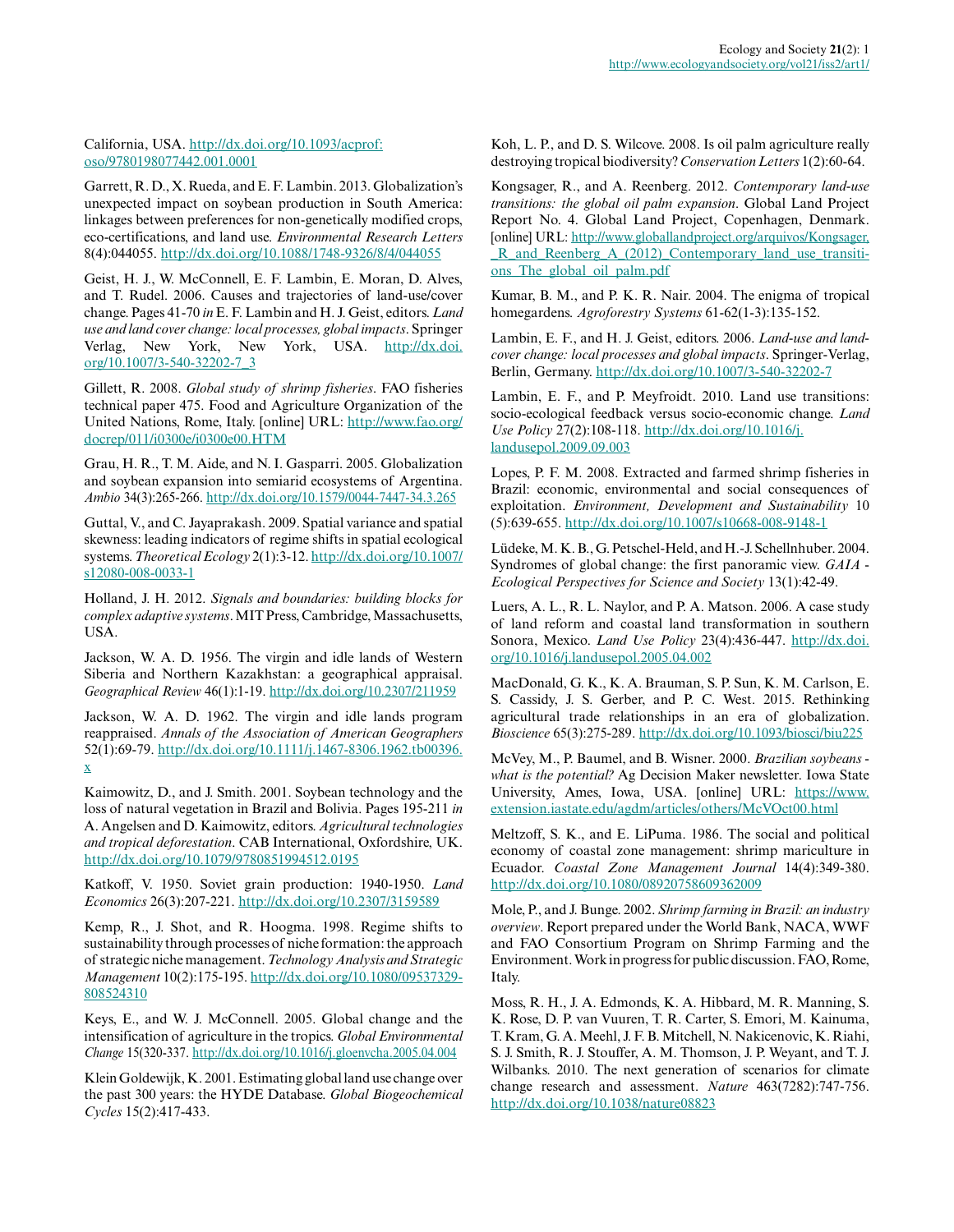Müller, D., and D. K. Munroe. 2014. Current and future challenges in land-use science. *Journal of Land Use Science* 9 (2):133-142. [http://dx.doi.org/10.1080/1747423x.2014.883731](http://dx.doi.org/10.1080%2F1747423x.2014.883731) 

Müller, D., Z. Sun, T. Vongvisouk, D. Pflugmacher, J. Xu, and O. Mertz. 2014. Regime shifts limit the predictability of land-system change. *Global Environmental Change* 28:75-83. [http://dx.doi.](http://dx.doi.org/10.1016%2Fj.gloenvcha.2014.06.003) [org/10.1016/j.gloenvcha.2014.06.003](http://dx.doi.org/10.1016%2Fj.gloenvcha.2014.06.003)

Nelson, E., G. Mendoza, J. Regetz, S. Polasky, H. Tallis, D. Cameron, K. M. A. Chan, G. C. Daily, J. Goldstein, P. M. Kareiva, E. Lonsdorf, R. Naidoo, T. H. Ricketts, and M. Shaw. 2009. Modeling multiple ecosystem services, biodiversity conservation, commodity production, and tradeoffs at landscape scales. *Frontiers in Ecology and the Environment* 7(1):4-11. [http://dx.doi.](http://dx.doi.org/10.1890%2F080023) [org/10.1890/080023](http://dx.doi.org/10.1890%2F080023)

Nepstad, D., C. M. Stickler, and O. T. Almeida. 2006. Globalization of the Amazon soy and beef industries: opportunities for conservation. *Conservation Biology* 20 (6):1595-1603. [http://dx.doi.org/10.1111/j.1523-1739.2006.00510.](http://dx.doi.org/10.1111%2Fj.1523-1739.2006.00510.x) [x](http://dx.doi.org/10.1111%2Fj.1523-1739.2006.00510.x)

Nill, J., and R. Kemp. 2009. Evolutionary approaches for sustainable innovation policies: from niche to paradigm. *Research Policy* 38(668-680. [http://dx.doi.org/10.1016/j.respol.2009.01.011](http://dx.doi.org/10.1016%2Fj.respol.2009.01.011) 

Parks, P. J., and M. Bonifaz. 1994. Nonsustainable use of renewable resources: mangrove deforestation and mariculture in Ecuador. *Marine Resource Economics* 9(1-8. [http://dx.doi.](http://dx.doi.org/10.1086%2Fmre.9.1.42629577) [org/10.1086/mre.9.1.42629577](http://dx.doi.org/10.1086%2Fmre.9.1.42629577) 

Pontius, R., Jr., W. Boersma, J.-C. Castella, K. Clarke, T. de Nijs, C. Dietzel, Z. Duan, E. Fotsing, N. Goldstein, K. Kok, E. Koomen, C. Lippitt, W. McConnell, A. Mohd Sood, B. Pijanowski, S. Pithadia, S. Sweeney, T. Trung, A. T. Veldkamp, and P. Verburg. 2008. Comparing the input, output, and validation maps for several models of land change. *Annals of Regional Science* 42(1):11-37. [http://dx.doi.org/10.1007/](http://dx.doi.org/10.1007%2Fs00168-007-0138-2) [s00168-007-0138-2](http://dx.doi.org/10.1007%2Fs00168-007-0138-2) 

Primavera, J. H. 1997. Socio-economic impacts of shrimp culture. *Aquaculture Research* 28(10):815-827.

Prishchepov, A. V., D. Müller, M. Dubinin, M. Baumann, and V. C. Radeloff. 2013. Determinants of agricultural land abandonment in post-Soviet European Russia. *Land Use Policy* 30(1):873-884. [http://dx.doi.org/10.1016/j.landusepol.2012.06.011](http://dx.doi.org/10.1016%2Fj.landusepol.2012.06.011) 

Ramankutty, N. 2007. Rates And patterns of historical land-use change: lessons for modeling the future. *Transactions of the American Geophysical Union* 88(52).

Ramankutty, N., O. Coomes, and H. Cray. 2010. Land use change as a punctuated-equilibrium process. *Proceedings of the Global Land Project open science meeting 2010, Oct 17-19, Tempe, Arizona, USA.* Global Land Project, Bern, Swizterland.

Ramankutty, N., and J. A. Foley. 1999. Estimating historical changes in global land cover: croplands from 1700 to 1992. *Global Biogeochemical Cycles* 13:997-1027. [http://dx.doi.](http://dx.doi.org/10.1029/1999GB900046) [org/10.1029/1999GB900046](http://dx.doi.org/10.1029/1999GB900046) 

Richards, P. D., R. J. Myers, S. M. Swinton, and R. T. Walker. 2012. Exchange rates, soybean supply response, and deforestation in South America. *Global Environmental Change* 22(2):454-462. [http://dx.doi.org/10.1016/j.gloenvcha.2012.01.004](http://dx.doi.org/10.1016%2Fj.gloenvcha.2012.01.004)

Rotmans, J., and D. Loorbach. 2009. Complexity and transition management. *Journal of Industrial Ecology* 13(2):184-196. [http://](http://dx.doi.org/10.1111%2Fj.1530-9290.2009.00116.x) [dx.doi.org/10.1111/j.1530-9290.2009.00116.x](http://dx.doi.org/10.1111%2Fj.1530-9290.2009.00116.x)

Rounsevell, M. D. A., B. Pedroli, K.-H. Erb, M. Gramberger, A. G. Busck, H. Haberl, S. Kristensen, T. Kuemmerle, S. Lavorel, M. Lindner, H. Lotze-Campen, M. J. Metzger, D. Murray-Rust, A. Popp, M. Pérez-Soba, A. Reenberg, A. Vadineanu, P. H. Verburg, and B. Wolfslehner. 2012. Challenges for land system science. *Land Use Policy* 29(4):899-910. [http://dx.doi.org/10.1016/](http://dx.doi.org/10.1016%2Fj.landusepol.2012.01.007) [j.landusepol.2012.01.007](http://dx.doi.org/10.1016%2Fj.landusepol.2012.01.007)

Rudbeck, J. P. 1970. *Grain production and marketing in Argentina*. FAS-M222. U.S. Department of Agriculture, Foreign Agricultural Service, Washington, D.C., USA.

Rudel, T. K. 2013. *Defensive environmentalists and the dynamics of global reform*. Cambridge University Press, New York, New York, USA. [http://dx.doi.org/10.1017/cbo9781139343800](http://dx.doi.org/10.1017%2Fcbo9781139343800)

Rudel, T. K., O. T. Coomes, E. Moran, F. Achard, A. Angelsen, J. Xu, and E. Lambin. 2005. Forest transitions: towards a global understanding of land use change. *Global Environmental Change-Human and Policy Dimensions* 15(1):23-31. [online] URL: [http://](http://www.iatp.org/documents/forest-transitions-towards-a-global-understanding-of-land-use-change) [www.iatp.org/documents/forest-transitions-towards-a-global](http://www.iatp.org/documents/forest-transitions-towards-a-global-understanding-of-land-use-change)[understanding-of-land-use-change](http://www.iatp.org/documents/forest-transitions-towards-a-global-understanding-of-land-use-change)

Scheffer, M. 2009. *Critical transitions in nature and society*. Princeton University Press, Princeton, New Jersey, USA.

Scheffer, M., J. Bascompte, W. A. Brock, V. Brovkin, S. R. Carpenter, V. Dakos, H. Held, E. H. van Nes, M. Rietkerk, and G. Sugihara. 2009. Early-warning signals for critical transitions. *Nature* 461:53-59. [http://dx.doi.org/10.1038/nature08227](http://dx.doi.org/10.1038%2Fnature08227)

Scheffer, M., S. Carpenter, J. A. Foley, C. Folke, and B. Walker. 2001. Catastrophic shifts in ecosystems. *Nature* 413:591-596. [http://dx.doi.org/10.1038/35098000](http://dx.doi.org/10.1038%2F35098000)

Schnepf, R. D., E. Dohlman, and C. Bolling. 2001. *Agriculture in Brazil and Argentina: developments and prospects for major field crops*. Market and Trade Economics Division, Economic Research Service, U.S. Department of Agriculture, Washington D.C., USA. [online] URL: [http://www.ers.usda.gov/media/295731/](http://www.ers.usda.gov/media/295731/wrs013_1_.pdf) [wrs013\\_1\\_.pdf](http://www.ers.usda.gov/media/295731/wrs013_1_.pdf)

Schot, J., and F. W. Geels. 2008. Strategic niche management and sustainable innovation journeys: theory, findings, research agenda, and policy. *Technology Analysis and Strategic Management* 20(5):537-554. [http://dx.doi.org/10.1080/09537320](http://dx.doi.org/10.1080%2F09537320802292651) [802292651](http://dx.doi.org/10.1080%2F09537320802292651) 

Schwarz, L. 2012. *National aquaculture sector overview fact sheets: Ecuador*. FAO Fisheries and Aquaculture Department, Rome, Italy. [online] URL: [http://www.fao.org/fishery/countrysector/](http://www.fao.org/fishery/countrysector/naso_ecuador/en) [naso\\_ecuador/en](http://www.fao.org/fishery/countrysector/naso_ecuador/en) 

Seto, K. C., A. Reenberg, C. G. Boone, M. Fragkias, D. Haase, T. Langanke, P. Marcotullio, D. K. Munroe, B. Olah, and D. Simon. 2012. Urban land teleconnections and sustainability. *Proceedings of the National Academy of Sciences* 109 (20):7687-7692. [http://dx.doi.org/10.1073/pnas.1117622109](http://dx.doi.org/10.1073%2Fpnas.1117622109)

Smith, J. N. 1968. *Argentine agriculture: trends in production and world competition*. Economic Research Service, U.S. Department of Agriculture, Washington, D.C., USA. [online] URL: [http://](http://babel.hathitrust.org/cgi/pt?id=uiug.30112018972296;view=1up;seq=1) [babel.hathitrust.org/cgi/pt?id=uiug.30112018972296;view=1up;seq=1](http://babel.hathitrust.org/cgi/pt?id=uiug.30112018972296;view=1up;seq=1)